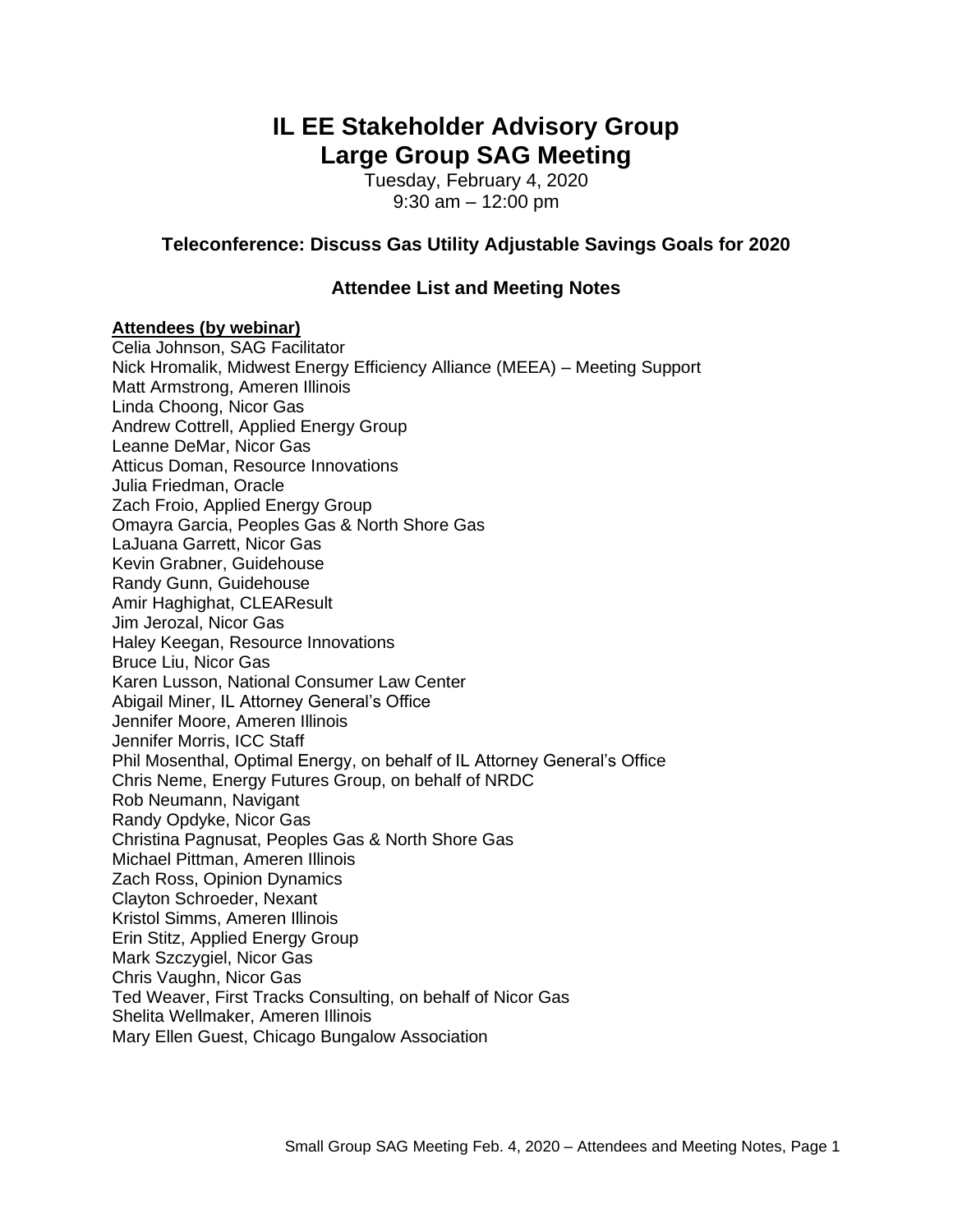# **Meeting Notes**

## **Opening and Introductions**

### *Celia Johnson, SAG Facilitator*

• The purpose of the meeting: For gas utilities to present draft adjustable savings goal information for 2020, including key adjustments.

# **Nicor Gas Overview of Adjustable Savings Goals**

## *Randy Opdyke, Nicor Gas*

- Will present key calculation updates and Errata review.
- All adjustable savings goals and weighted average measure life updates presented have been reviewed and confirmed by third party evaluator (Guidehouse)
- 4 year approved plan goals: 66,038,600 net therms (852 million life cycle net therms)
- 12.91 WAML
- 11.91 stipulated WAML minimum

Customized TRM measures:

- We use the E3 model, which uses the TRM methodology to calculate savings in conjunction with verified savings history, specific market research and weighted average savings calculations, and other workpaper research.
- There are 17 measures identified in original Adjustable Savings Goal template as "custom"
- Chris Neme: Are these cumulative effects of the measures? Is this saying that basically all measures increased savings except for the last three?
	- $\circ$  A: This is an annual savings increase. This is just the 53 measures that changed, not all measures. The measures on the right are the measures that decreased, those on the left increased.
- Jennifer Morris: I thought the pre-rinse were not supposed to change for the length of the plan, can you go over that again?
	- $\circ$  A: These are the TRM measures... and when the TRM changes then the calculation changes.

Measure Life TRMv8 Updates

- Of the 300 measures, 27 were impacted, and of the custom measures 3 were impacted.
- Two main measures impacted: commercial boiler (20 to 25 years); 8 to 11 years for thermostats.

# **Ameren Illinois Overview of Adjustable Savings Goals**

### *Andrew Cottrell, Applied Energy Group*

- This is the 5<sup>th</sup> iteration that Ameren has gone through for the adjustable savings goal process.
- There were no Errata changes that resulted in adjustable savings.
- 70,062 energy savings adjustment to plan goal
- Chris Neme: On gas to electric conversion savings, does this not change ever due to assumptions?
	- $\circ$  A: Correct, we assume it to be consistent. It is capped at a 10% lock. We just maxed it out and assumed a full conversion.

Residential measures impacted:

• Increased goals: ceiling insulation and air sealing